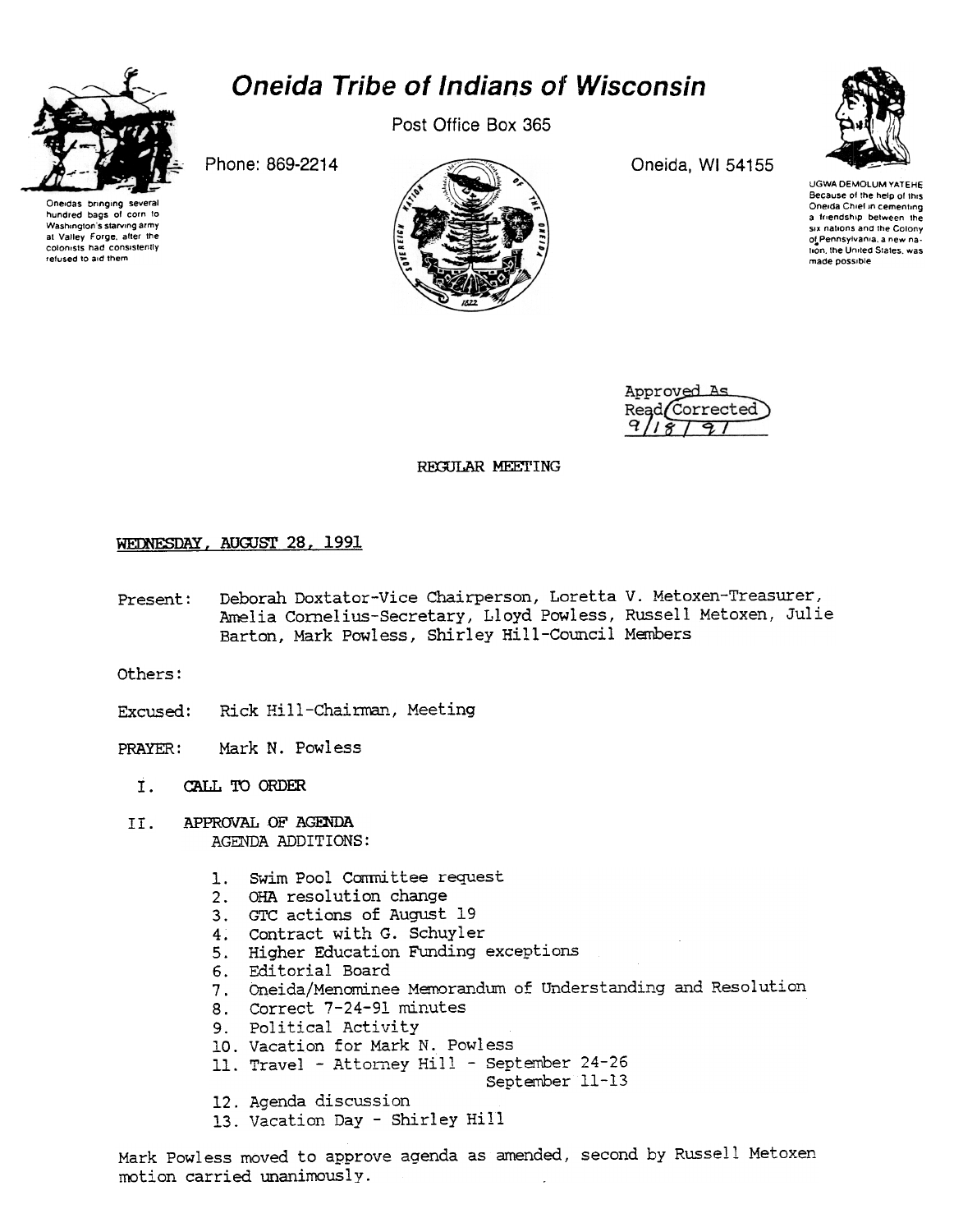#### III. A. NEW EMPLOYEES:

Creation of the position of Secretary (10 Hours/week) in the Oneida Career Center

Julie Barton moved to approve position of Secretary, second by Mark Powless, motion carried unanimously.

- B. EMPLOYEE RECOGNITION:
- IV. MINUTES TO BE APPROVED:
- v TABLED UNFINISHED BUSINFSS:
- REroRTS VI.
	- HUMAN RESOURCES - $1.$ 
		- A) Approval Requested for:
		- B) Hiring Infomation: 1. Bernice Elm - Property Analyst - Land Office
		- C) Transfers/Promotions/Reassignments
			- 1. FYI-Bingo List
			- 2. Jonathan Thomas Promotion to Food Service Supervisor at NHC
			- 3. Ada Weber Reassigned to 1st grade from Kindergarten
			- 4. Lori Rabas Reassigned to 5th grade from 6th grade
			- 5. Anna Powless -Reassigned to 5th grade from 2nd grade
			- 6. Carol Potak -Reassigned to 2nd grade from Chapter I Reading
			- 7. Yvette Pequero Reassigned to 6th grade from 5th grade

5% increase for all Tribal School staff, effective August 19, 1991

Shirley Hill moved to defer until next week for information, second by Loretta Metoxen, Shirley Hill withdrew motion, second agrees.

Lloyd Powless moved to defer until Sheri Mousseau is present, second by Mark Powless, motion carried unanimously.

Sheri Present, majority of funds is from Bureau of Indian Affairs for tribal school.

Amelia Cornelius moved to approve Oneida Tribal School staff increases, second by Mark Powless, motion carried unanimously.

- 2. TRAVEL REPORTS
	- 1. Debbie Doxtator -July 17, 1991 Remedial Investigation Work Plan Meeting, Milwaukee

Lloyd Powless moved to send Shirley Hill to Washington D.C., to work with NCAI, second by Russell Metoxen, motion carried unanimously.

Amelia Cornelius moved to approve travel for Debbie Doxtator to Planning Team on 9/26-27 in Denver, second by Russell Metoxen, motion carried unanimously.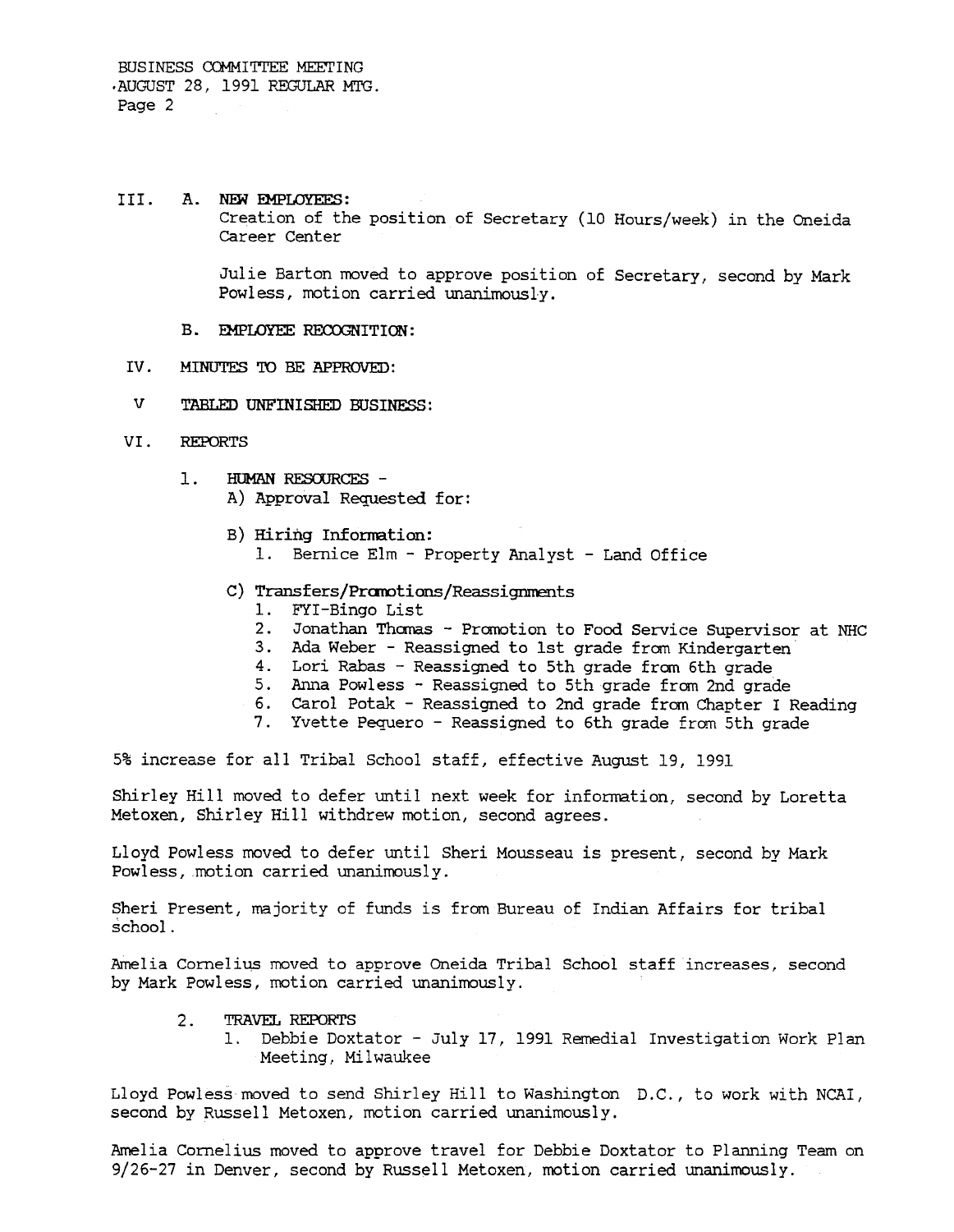BUSINESS COMMITTEE MEETING AUGUST 28, 1991 REGULAR MTG Page 3

### 3. OI'HER REPORTS

### VII NEW BUSINESS

- $1.$ RESOLUTIONS
- 2. REQUESTS
	- 1. Larry Barton Contract between Oneida Construction Enterprise and Mr. & Mrs. Gary Schuyler, Jr.

Amelia Cornelius moved to approve contract format for construction, second by Mark Powless, motion carried, Julie Barton abstained.

> 2. FYI - Memorandum of Agreement - Drainage Project - Town of Oneida

Mark Powless moved to approve, second by Russell Metoxen, motion carried unanimously.

- 3. Bingo Pass Requests:
	- 1. Indian Summer Festivals Requests certificates to raffle at Indian Summer

Russell Metoxen moved to approve 10 passes, second by Mark Powless motion carried unanimously.

Church of Oneida

2. Retroactive Approval of Bingo Passes for the Native America<br>
Mark Powless moved to approve retroactive passes for Native American Church of<br>
Oneida, second by Julie Barton, motion carried unanimously.<br>
3. FYI - Oneida B Mark Powless moved to approve retroactive passes for Native American Church of Oneida, second by Julie Barton, motion carried unanimously.

- 3. FYI Oneida Business Committee requested bingo passes for Yakimas visiting ORTEK
- 4. Gaming Bonding Policy for new employees Dale Wheelock

Dale Wheelock not present, Amelia Cornelius moved to defer until next week, second by Shirley Hill, motion carried unanimously.

support from local schools, etc.

5. Swim Pool Requests - Requests permission to seek letters of<br>support from local schools, etc.<br>Loretta Metoxen moved to support requests, second by Mark Powless motion<br>carried unanimously.<br>6 Oneida Housing Authority Resol Loretta Metoxen moved to support requests, second by Mark Powless motion carried unanimously.

6 Oneida Housing Authority Resolution

Discussion held, Lloyd Powless moved to adopt as amended:

- Need to incorporate cooperation of using Tribal Construction
- -Need to have inspection
- Need verification in writing on requirement of HUD regulations

Loretta Metoxen moved to table, second by Shirley Hill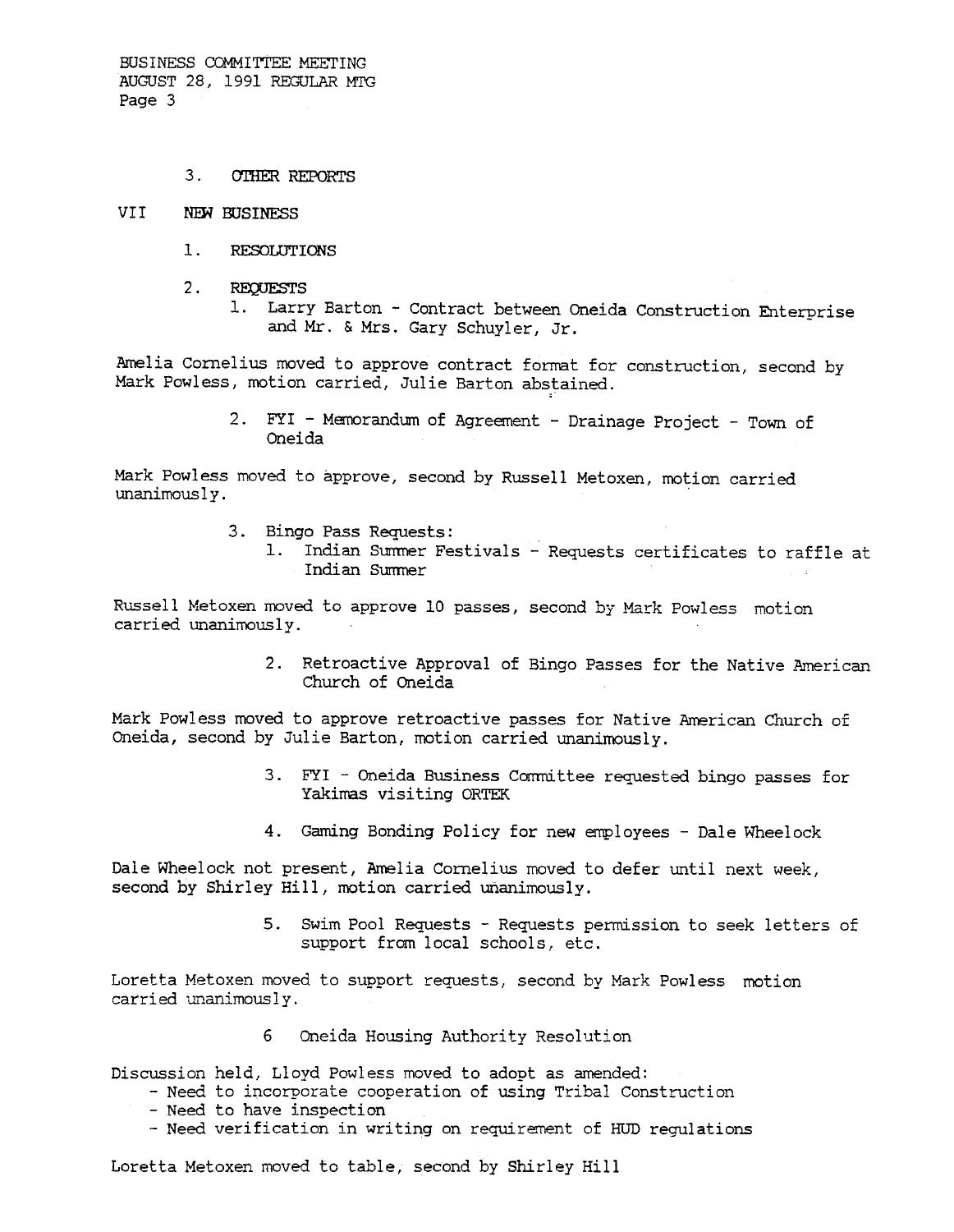FOR: Russell Metoxen, Mark Powless, Julie Barton, Shirley Hill, Loretta Metoxen Oppose(2): Amelia Cornelius, motion carried.

> 7 a. General Tribal Council - Resolutions of August 19-91 RE: IHS Investigation Report

Lloyd Powless moved to have Mark Powless work with Kathy King to review and provide recommendation to Business Committee for next meeting 9/4/91, second by Russell Metoxen

b. Personnel Polices Hearings

Amelia Cornelius moved to refer to Shirley Hill and the Rules Committee to establish time using 10-day notice and Administrative Procedure Act, second by Julie Barton, motion carried unanimously.

8. Higher Education - Discussion on certification of less than 1/4 degree Indian blood to be recognized as a direct descendant of the Tribe.

Shirley Hill moved to recommend that Thelma, Amelia, and Cheryl develop a resolution and letter in regard to the Higher Education Aids Board for next meeting 9/4/91, second by Mark Powless, motion carried, Amelia Cornelius abstained.

Loretta Metoxen moved to send recommendation to Joe Bressette to place on agenda for Great Lakes Inter Tribal Council, second by Shirley Hill, motion carried, unanimous Iy .

Loretta Metoxen moved to have Lloyd develop strategy to obtain increase funding for Higher Education Aids Board through American Indian Studies Committee, second by Shirley Hill, motion carried, Lloyd Powless abstained.

Lloyd Powless moved to approve recommendation of the following individuals on the Kali Wisaks Editorial Board: Ernie stevens, Jr.; Debbie Webster-Cornelius; Cheryl Skolaski; Sharon Cornelius; Z. Ron Skenandore; and Kevin Cornelius. Second by Russell Metoxen, Shirley Hill moved to amend for concurrence of the Chairman, second by Loretta Metoxen.

Amendment carried unanimously. Main motion carried unanimously.

> 9. Oneida/Menominee Task Force Memorandum of Understanding, Redraft, Resolution of Appointment.

Amelia Cornelius moved to recommend Mark Powless as member on Task Force, with Ameria Cornerius moved to reconnend Mark Powless as member on Task Porce, with<br>Bobbi Webster as staff person, second by Russell Metoxen, motion carried, Mark Powless abstained.

# RESOLUTION # 8-28-91-A

WHEREAS, the Oneida Tribe desires to establish a formal relationship with the Menominee Tribe for the benefit of both Tribes by joint publication of agreed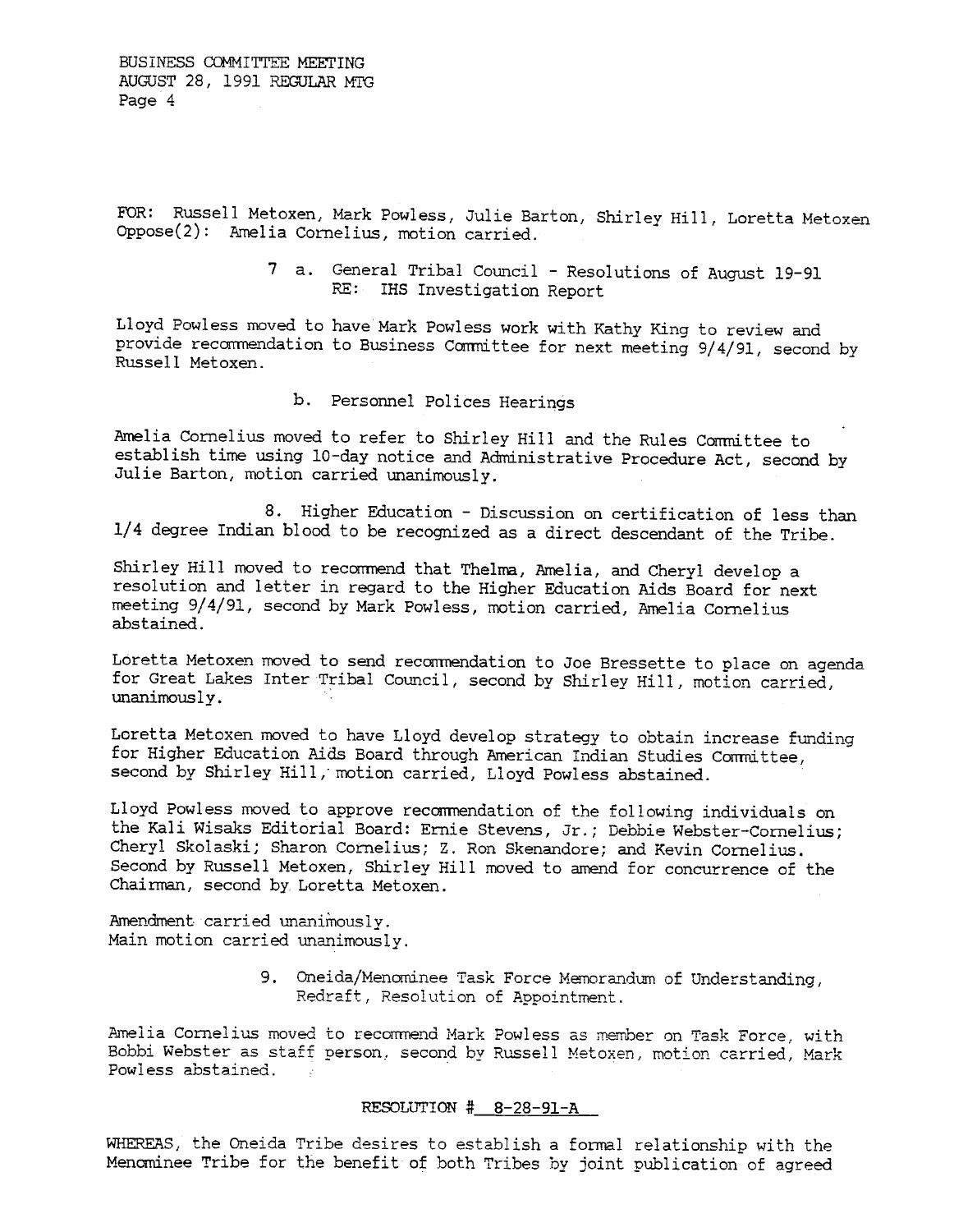BUSINESS COMMITTEE MEETING AUGUST 28. 1991 REGULAR MTG Page 5

upon projects, and

WHEREAS, the Oneida Business Committee and the Menominee Legislature have met and informally agreed to establish an Oneida/Menominee Task Force consisting of our elected members of each tribe to carry out the purposes of the Task Force, and

WHEREAS, it is understood that appointed members of the Task Force appointed by the Oneida Business Committee shall report each meeting of the Task Force to the whole Business Committee including all obligations or commitments made by the Task Force.

NOW THEREFORE BE IT RESOLVED, that the Oneida Business Committee hereby appoints Deborah Doxtator, Tribal Vice-Chairman, to the Task Force, Amelia Cornelius, the contact person, Lloyd Powless, Council Member, and Mark Powless as its direct representatives to the Oneida/Menominee Task Force, and that these Task Force representatives shall have access to all such staff as may be necessary to carry out their responsibilities, including legal counsel, and that all contracts or agreements are to be processed as required by existing policies of the Oneida Tribe prior to execution, and

BE IT FURTHER RESOLVED, that the duties and responsibilities of the Task Force are set forth in the Memorandum of Understanding which shall be effective upon execution, and

BE IT FINALLY RESOLVED, that the named Oneida representatives to the Oneida/Menominee Task Force shall report the activities of each meeting of the Task Force to the whole Business Committee with recommendations, if any. Loretta Metoxen moved to adopt Resolution 8-28-91-A, second by Amelia Cornelius motion carried unanimously.

Julie Barton moved to have Oneida/Menominee Task Force discussion inclusion of Stockbridge. This has been done, Menominee has taken action to include Stockbridge. Julie Barton withdrew motion.

Amelia Cornelius moved to adopt Memorandum of Understanding second by Lloy Powless, motion carried unanimously.

Lloyd Powless moved that we contact Stockbridge-Munsee Tribal Council to be represented at next Oneida/Menominee Task Force meeting, second by Russell Metoxen, motion carried unanimously.

10 Larry Barton request for correction of July 24 minutes

Amelia Cornelius moved to rescind action of July 24, 1991 on pumper truck 7a and to approve vendor for pumper truck from S & L Motors Pulaski for \$59,000, second by Shirley Hill, motion carried, Julie Barton abstained.

> $11<sub>1</sub>$ 11 Political Activity

Lloyd Powless moved to refer to Political Activity Committee to attend these fund raisers, available at Monday briefing, second by Loretta Metoxen, motion carried unanimously.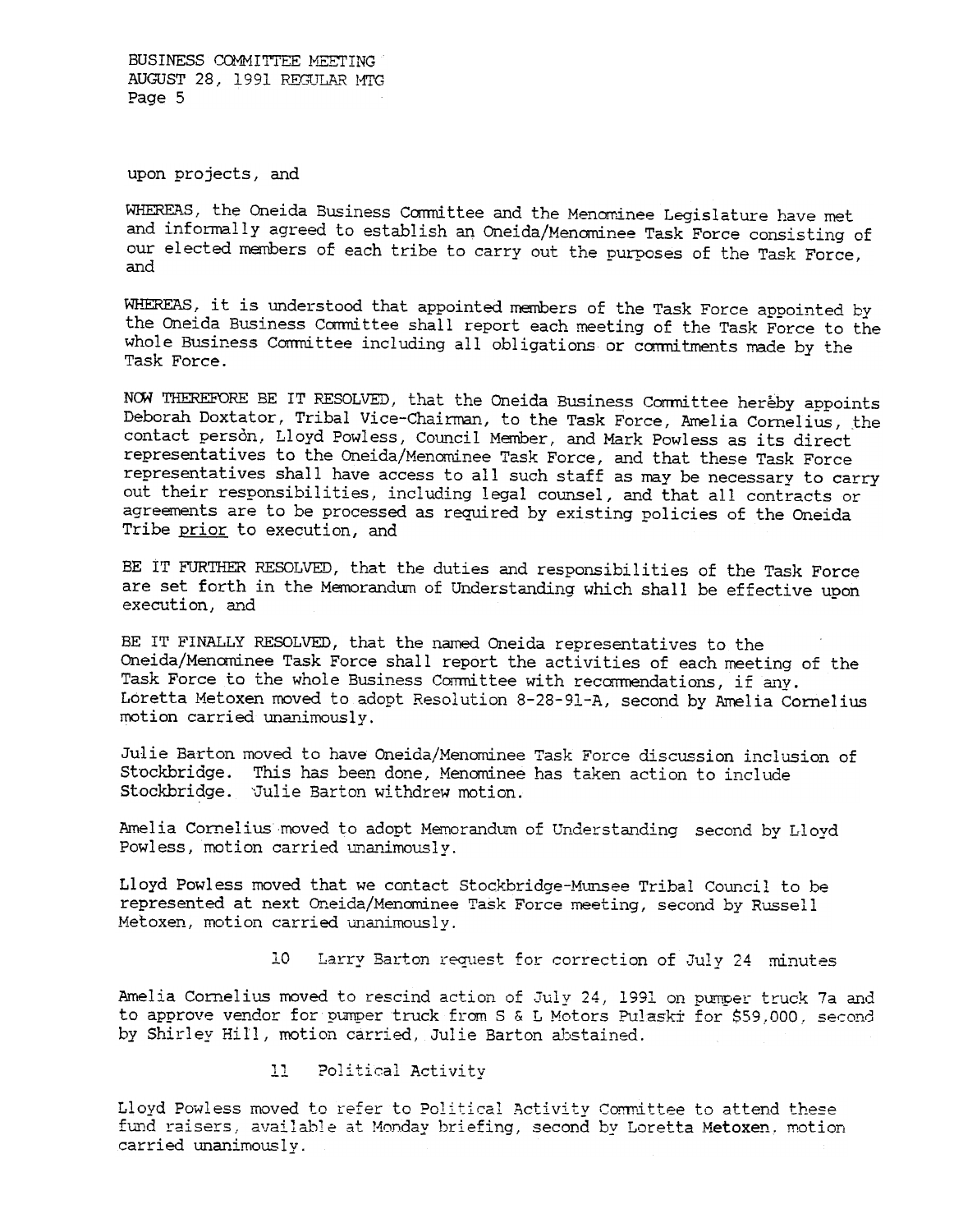BUSINESS COMMITTEE MEETING AUGUST 28, 1991 REGULAR MTG. Page 6

# 3. CONTRACTS/AGREEMENTS

- 4 TRAVEL REQUESTS (Include Cost Estimates)
	- A. Gerald L. Hill World Gaming Congress & Expo, September 24-26, 1991 in Las Vegas, Nevada.

Lloyd Powless moved to approve 9/24/to 9/26 with checking into Expo paying for Travel, second by Russell Metoxen.. Motion carried unanimously..

Julie Barton recommend that report by Attorney on travel, Russell Metoxen recommends that appropriate staff attend specific seminars.

Lloyd Powless moved to deny September 11-13 meeting, second by Mark Powless, motion carried unanimously.

#### $5.$ VACATION REQJESTS

1 Mark Powless - September  $6 - 8$ , 1991

Russell Metoxen moved to approve Mark Powless vacation, second by Amelia Cornelius, motion carried, Mark Powless abstained.

2. Shirley Hill - August 27, 1991

Julie Barton moved to approve Shirley Hill vacation, second by Russell Metoxen, motion carried, Shirley Hill and Loretta Metoxen abstained.

VIII. OTHER

Amelia Cornelius moved to take Oneida Housing Authority Resolution from table second by Mark Powless, motion carried unanimously.

RESOLUTION # 8-28-91-B

NOW THEREFORE BE IT RESOLVED, that the Oneida Business Committee supports the decision of the Oneida Housing Authority to initiate a Force Account Program in compliance with HUD regulation implementing the 10-10 Housing Project, and

BE IT FURTHER RESOLVED, that the Oneida Business Committee acknowledges the Administrative and managerial capacity of the Oneida Housing Authority to institute a Force Account Program, and

BE IT FURTHER RESOLVED, that the Oneida Housing Authority will submit a development Plan and program to the Oneida Business Committee, and

BE IT FURTHER RESOLVED, that this Resolution shall supercede Resolution No 8-1-91-5

Shirley Hill moved to amend to develop a Memorandum of Agreement

Shirley Hill withdrew motion, on contingent upon written documentation of HUD regulations, second by Russell Metoxen, motion carried unanimously.

Shirley Hill moved to develop a Memorandum of Agreement with Oneida Housing